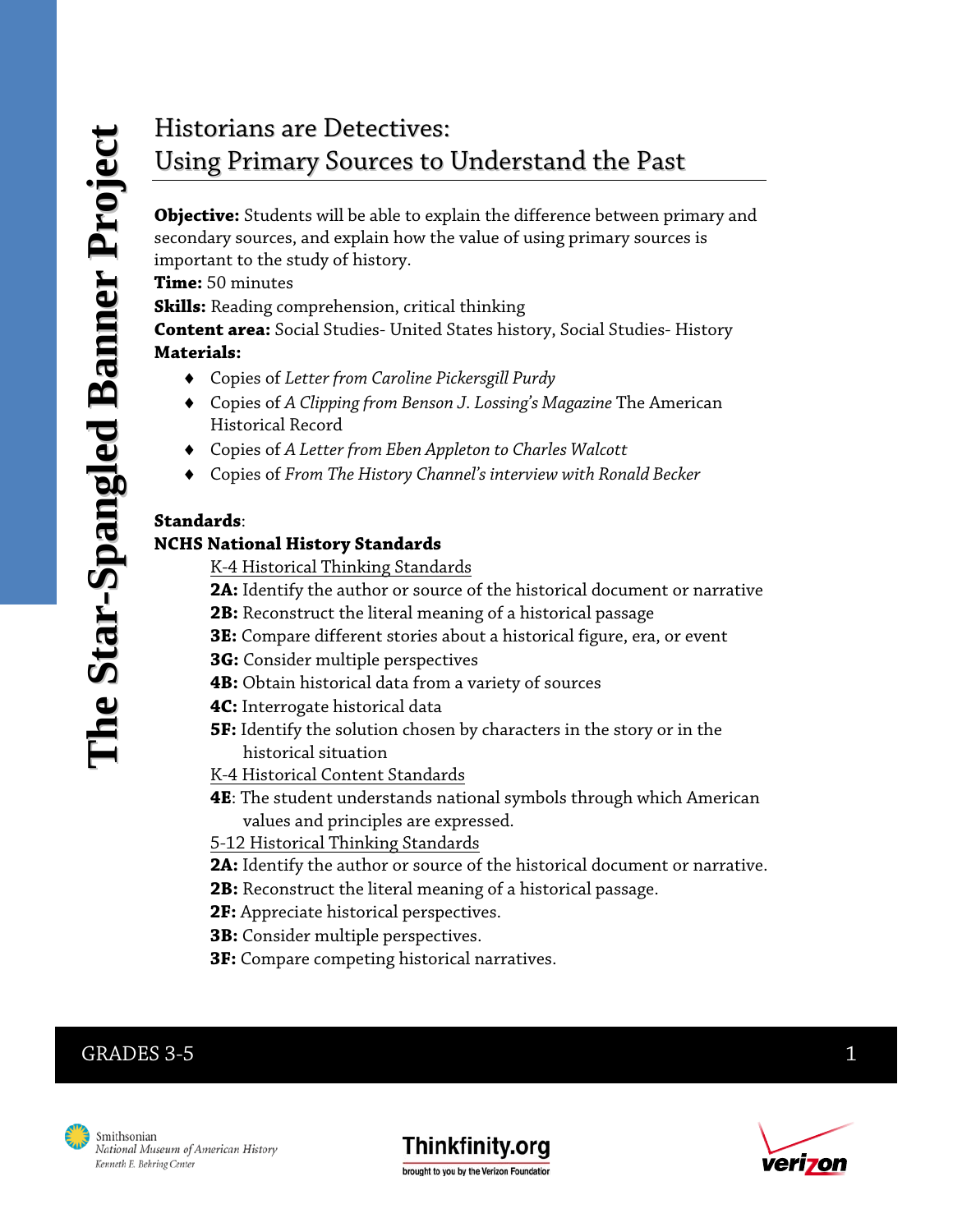**4D:** Identify the gaps in the available records, marshal contextual knowledge and perspectives of the time and place.

**5A:** Identify issues and problems in the past.

5-12 U. S. History Content Standards

- **Era 4:** Expansion and Reform (1801—61)
	- **1A:** The student understands the international background and consequences of the Louisiana Purchase, the War of 1812, and the Monroe Doctrine.

#### **IRA/NCTE Standards for the English Language Arts**

- 1. Students read a wide range of print and nonprint texts to build an understanding of texts, of themselves, and of the cultures of the United States and the world; to acquire new information; to respond to the needs and demands of society and the workplace; and for personal fulfillment. Among these texts are fiction and nonfiction, classic and contemporary works.
- 3. Students apply a wide range of strategies to comprehend, interpret, evaluate, and appreciate texts. They draw on their prior experience, their interactions with other readers and writers, their knowledge of word meaning and of other texts, their word identification strategies, and their understanding of textual features (e.g., sound-letter correspondence, sentence structure, context, graphics).

#### **Directions for Teachers:**

On the following page is a list of questions about the history and preservation of the Star-Spangled Banner. The page may be photocopied for your students. The answers can be found in the primary source selections on pages at the end of this document. Note: These selections are quite challenging for younger students and may be read together during class.

After reading and understanding the questions, students should read the four primary source selections and decide which primary sources answer the questions.

Students should write the name of the primary source that provides the answer to each question. This activity can be done during class time with discussion, or as written homework based on the reading skills of your class and your schedule.

 For more research, images, and interactive opportunities related to the Star-Spangled Banner, visit the National Museum of American History's website at [http://www.americanhistory.si.edu/starspangledbanner.](http://www.americanhistory.si.edu/starspangledbanner)

#### GRADES 3-5 2





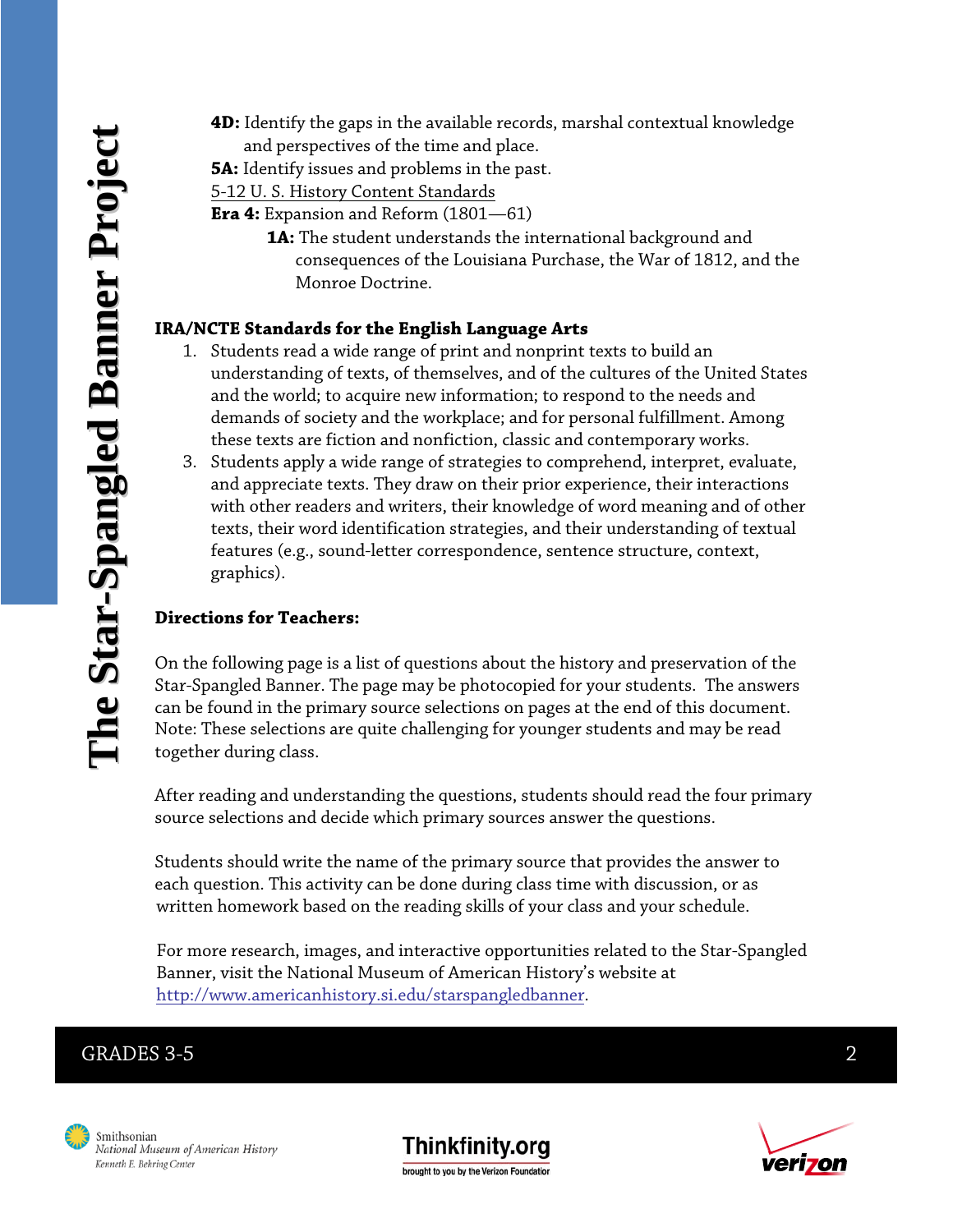#### **Introduction for Students:**

#### What is the difference between a **primary source** and a **secondary source**?

Primary sources in history are written by the people who witnessed events at the time they took place. A diary and photography are two examples of primary sources. Every day in the newspaper, you can find primary sources. Some primary sources include the writer's opinion, some include only simple facts. When a historian wants to study a certain time in the past, he or she looks for primary sources from that time. To learn about the Star-Spangled Banner, historians and curators at the National Museum of American History studied primary and secondary sources. Can you name other examples of primary sources besides the ones named here?

Generally, a secondary source is written by a person or group of people who did not witness or experience a certain event. One example of a secondary source is an encyclopedia. What is another example?

Here is a list of questions about the history and preservation of the Star-Spangled Banner. You may already know some of the answers, but you have to prove that your answer is right by providing evidence, just like a detective. Using the primary sources provided, find the answers to each question. Show which primary source you used by writing the number or name of the source next to each question. While you read the primary sources, think about what the author or speaker was thinking or feeling. Do secondary sources express emotions the same way primary sources can?

- 1. Who sewed the Star-Spangled Banner?
- 2. How did Caroline Purdy feel about her mother's work?
- 3. Who was the commander of Fort McHenry during the War of 1812?
- 4. In what type of building was the flag sewn? Why?
- 5. Was the flag damaged during the bombing of Fort McHenry? If so, how?
- 6. How did the Smithsonian obtain the Star-Spangled Banner?
- 7. Did Mr. Appleton believe that preserving the flag was important?
- 8. What is the connection between the flag we call the Star-Spangled Banner and our national anthem?
- 9. Why do you think the Star-Spangled Banner is important today?
- 10. What is the job of the National Museum of American History? Why does the Museum have the responsibility of preserving the flag?
- 11. What do the people at the Museum think about this responsibility?

## GRADES  $3-5$  3





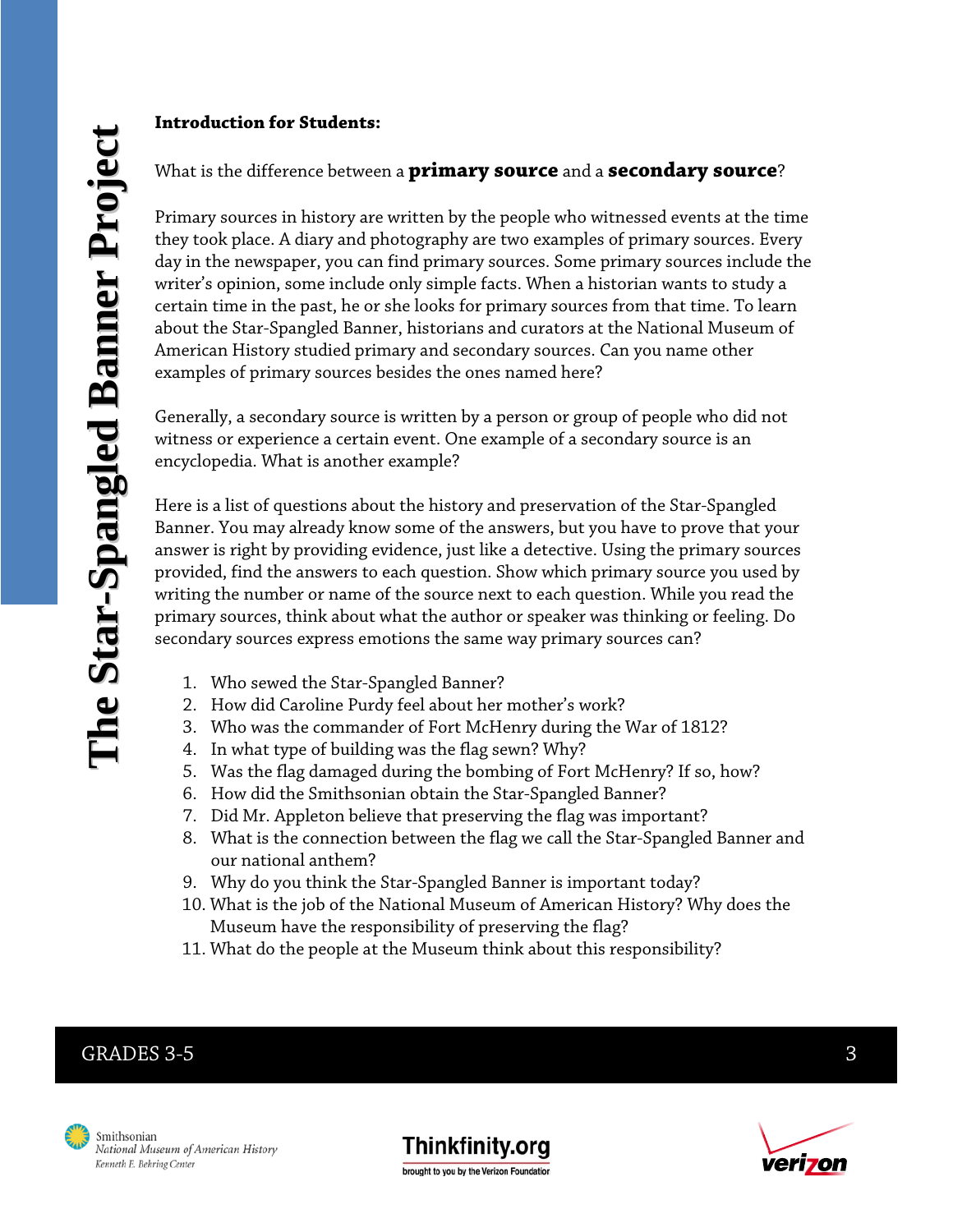# Primary Resources for The Star-Spangled Banner

**Letter from Caroline Pickersgill Purdy to Georgiana Armistead Appleton, Baltimore, (1876). Original letter is located at the Massachusetts Historical Society.** 

**Students using this document for the "Historians are Detectives" activity need only read the first four paragraphs, ending with the sentence that reads, "The flag contained, I think, four hundred yards of bunting, and my mother worked many nights until 12 o'clock to complete it in the given time."** 

 "Mrs. Appleton. Dear Madam. I have lately seen in the newspapers that the noted flag which waved over Fort McHenry in the bombardment of Baltimore: is in your possession, and is to be sent to the Centennial.

 I take the liberty to send you a few particulars about the "Flag". It was made by my mother, Mrs. Mary Pickersgill, and I assisted her. My grandmother, Rebecca Young made the first flag of the Revolution, (under General Washington's direction) and for this reason my mother was selected by Commo. Barney and General Stricker, (family connections), to make the "Star Spangled Banner: which she did, begin an exceedingly patriotic woman.

 The flag being so very large, my mother was obliged to obtain permission from the proprietors of Claggetts brewery which was in our neighborhood, to spread it out in their malt house; and I remember seeing my mother down on the floor, place the stars: after the completion of the flag, she superintended the topping of it, having it fastened in them most secure manner to prevent its being torn away by (cannon) balls: the wisdom of her precaution was shown during the engagement: many shots piercing it, but it still remained firm to the staff. Your father (Col. Armistead) declared that no one but the maker of the flag should mend it, and requested that the rents should be merely bound around.

 The flag contained, I think, four hundred yards of bunting, and my mother worked many nights until 12 o'clock to complete it in the given time.

#### GRADES 3-5  $\qquad \qquad \qquad 4$





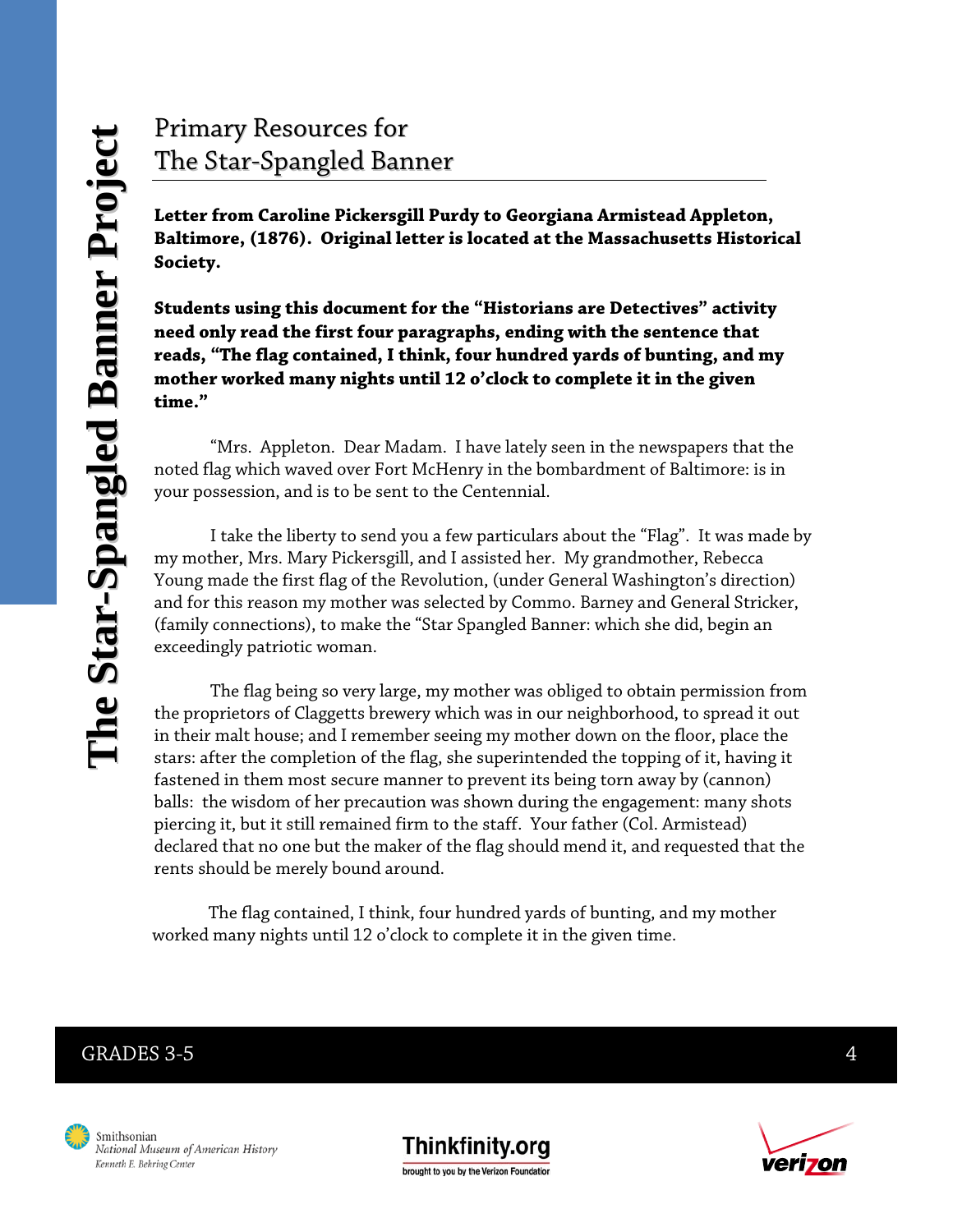I would also state, the many of my ancestors were in the Revolution. My grandfather William Young was a captain in the war: my uncle Col. Flower was "Commissary General of Military stores:, and Colonel of Artillery" – these, both lost their lives by camp fever; I had another uncle taken prisoner by the British, and whipped through the fleet for attempting to escape: and my father in-law, Henry Purdy, served through the war.

 For my character and position I could refer you to Miss Margaret Purviance, or any other reference you would require; I could further recall myself to your recollection, as I was a Manager of the "Aged Woman's" Home at the same time your were, and was particularly fascinated with you, (both being Episcopalians) in the care of a Mrs. Jefferson, daughter of Ms. Whipple a signer of the Declaration of Independence.

 Your kindness and prompt attention to her induced me to present my case to you.

 I am widowed and childless, and now find myself, in my seventy sixth year, in feeble health, and with the barest pittance of support. My friends here in Balto. – have suggested that if these particulars, met with your approbation, and were placed on a card attached to the flag, they might excite among patriotic people, some compassion for my helpless condition; but I would leave this matter entirely up to your judgement.

 I have not been able to write, on account of not having the use of my right arm, but thought it was better to put the signature in my own hand with kind regards. I trust in your sympathy.

> (Sgd) C. Purdy (full name Caroline Purdy)

*Letter from Caroline Purdy appears courtesy of the Massachusetts Historical Society.* 

#### GRADES  $3-5$  5





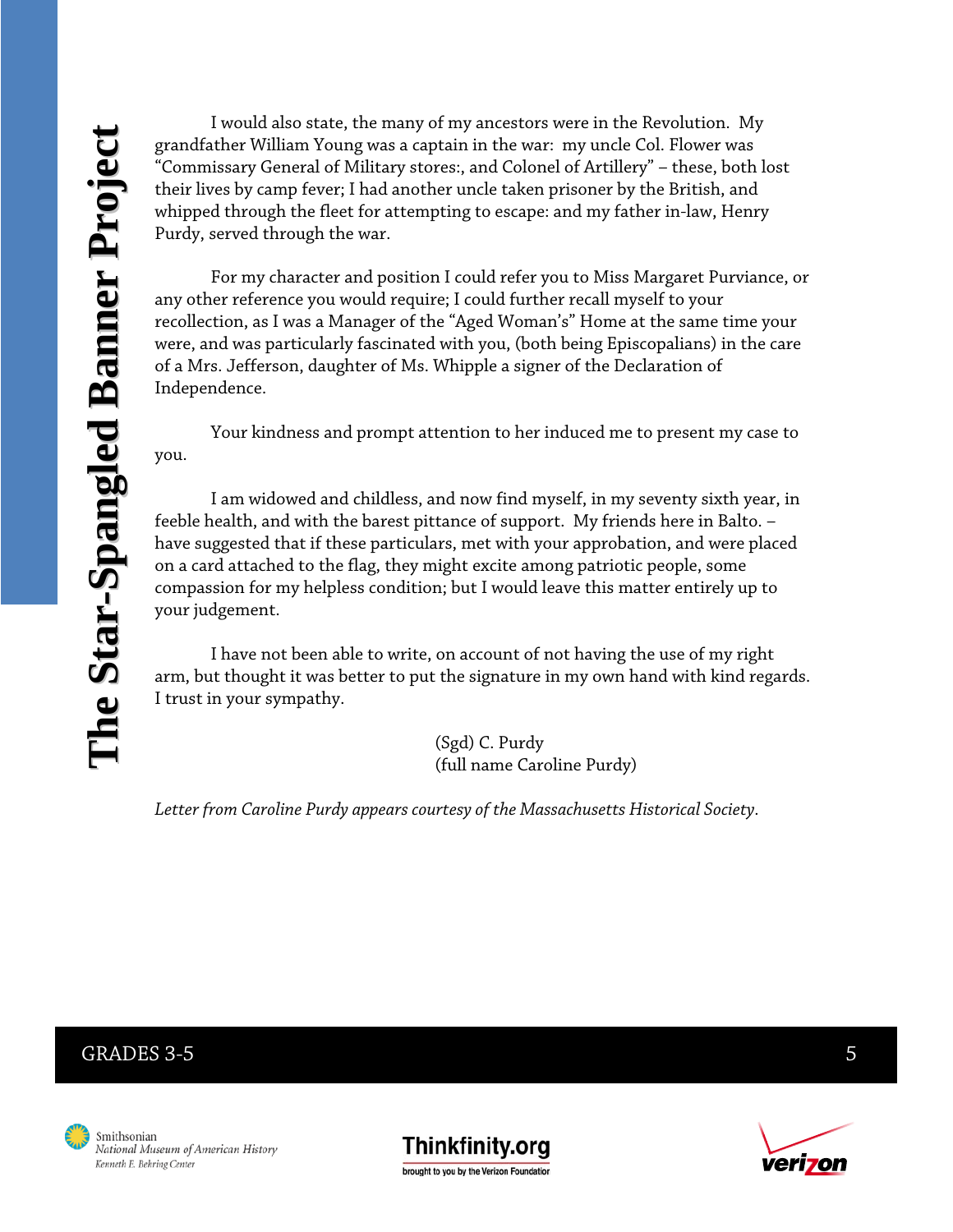#### **A clipping from Benson J. Lossing's magazine The American Historical Record 2:13 (January, 1873):**

 "The Star-Spangled Banner: Late in the autumn of 1861 I visited Fort McHenry at Baltimore; and in company with the late Capt. John Peter, a veteran of the War of 1812, I went out to the battle ground of North Point... and other places connected with events which inspired Francis S. Key to write the song entitled "The Star-Spangled Banner". On our return I called upon Mr. Christopher Hughes Armistead, son of Colonel George Armistead, the commander of Fort McHenry in 1814, who kindly showed me the identical flag of which Key inquired "O, say, does that Star-Spangled Banner yet wave o'er the land of the free and the home of the brave?" Mr. Armistead spread it out on his parlor floor. It was the regular garrison flag faded and worn by exposure to storms and missiles. It had eleven holes in it, made there by the shot of the British during the bombardment of Fort McHenry."

#### **From the History Channel's interview with Ronald Becker, Associate Director of Capital Programs, at the National Museum of American History, June 15, 1998:**

"[The Star-Spangled Banner] takes in our entire history. And so, in that way, this is an artifact that not only connects to all of us, but it ties us together. It's a symbol of unity and I think for those reasons it's extraordinarily powerful."

#### GRADES 3-5 6





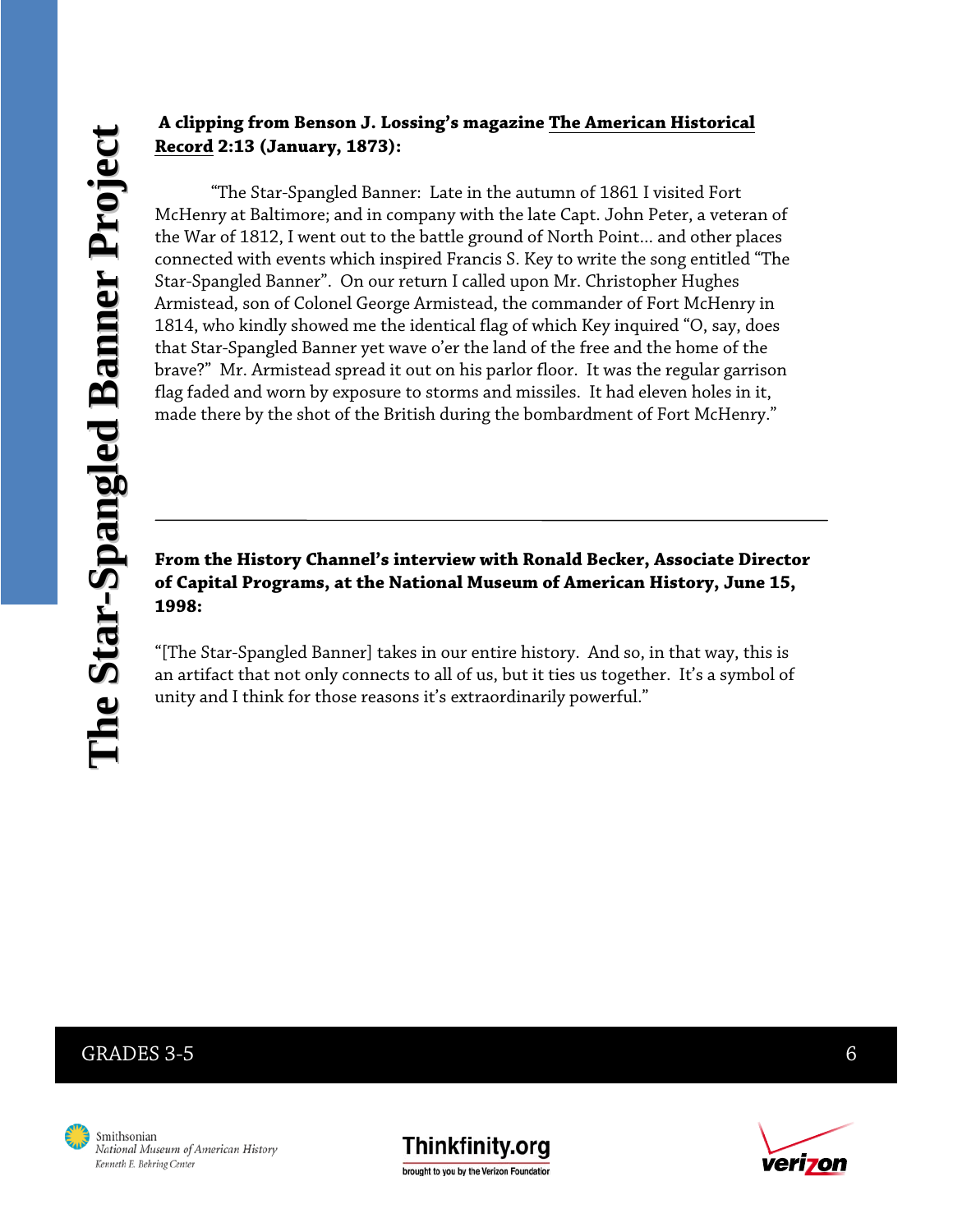#### **A letter from Eben Appleton to Charles Walcott, Secretary of the Smithsonian Institution, 1912.**

New York

December 12th, 1912

Mr. Charles Walcott, Secty Smithsonian Institution Washington, D.C.

Dear Sir:

 If agreeable to you and the authorities in charge of the National Museum, I shall be very glad to present to that Institution the flag owned by me, and now in possession of the Museum as a loan from me, and known as the Star-Spangled Banner.

 It has always been my intention to present this flag during my life time to that Institution in the country where it could be conveniently seen by the public, and where it would be well cared for, and the advantages and appropriateness of the National Museum are so obvious, as to render consideration of any other place unnecessary…

Very truly yours,

Eben Appleton

32 Liberty Street Box 44 New York

 *Letter from Eben Appleton appears courtesy of the National Museum of American History* 

## GRADES 3-5 7